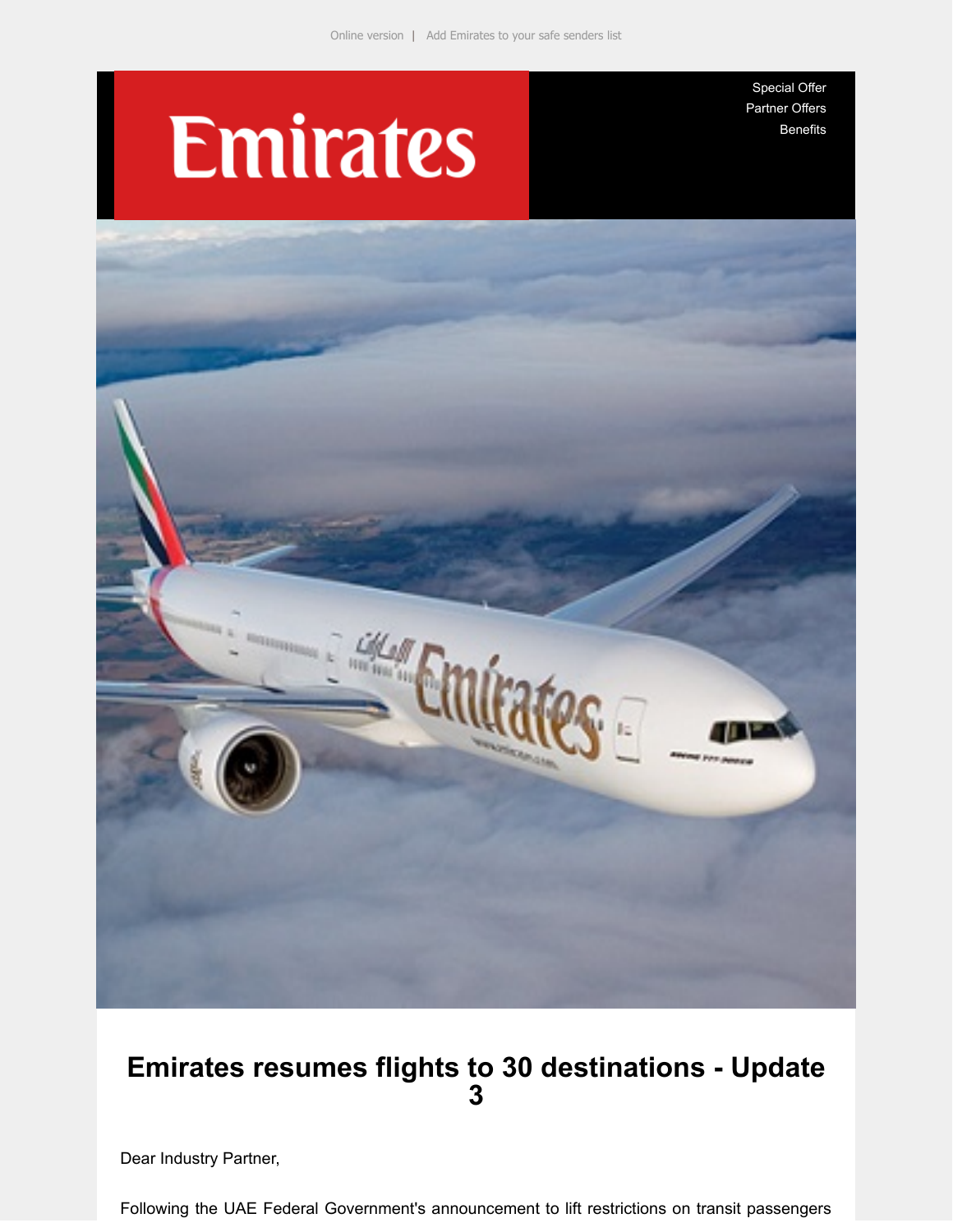services, effective 15th June 2020 Emirates is offering flights to 16 more cities on its Boeing 777- 300ER aircraft. With travel restrictions remaining in place in most countries, passengers are reminded to check entry and exit requirements before their journeys.

As a reminder, kindly note that effective 15 June 2020, Emirates offer flights for passengers to 30 cities and resumes transits through its Dubai hub. London Heathrow, Frankfurt, Paris, Milan, Madrid, Chicago, Toronto, Sydney, Melbourne, Bahrain, Manchester, Zurich, Vienna, Amsterdam, Copenhagen, Dublin, New York JFK, Seoul, Kuala Lumpur, Singapore, Jakarta, Taipei, Hong Kong, Perth, Brisbane, Manila and Kabul (from 25 June). EK will also offer connections in Dubai for customers travelling between the UK and Australia or vice versa (example: LHR-SYD-LHR or MEL-LHR-MEL) and from AKL to SYD/MEL and vice versa on EK/NZ codeshare agreement.

In addition effective 8 June 2020, Emirates has begun flights from Karachi, Lahore and Islamabad. Travellers in Pakistan can also connect their onward flights to other Emirates destinations.

Passengers can now book to fly between destinations in the Asia Pacific, Europe, or the Americas, with a convenient connection in Dubai, as long as they meet travel and immigration entry requirements of their destination country.

## **Arrival process in Dubai:**

- If you are a UAE resident, please apply for approval to **[travel to the UAE here](https://e.emiratesagents.com/2OIL-11QU6-2BLHTK-NMSAK-1/c.aspx)**. If you have already applied you do not need to apply again. Simply wait for a response from the Federal Authority for Identity and Citizenship.
- Every passenger flying to Dubai needs to fill in this **[health declaration form](https://e.emiratesagents.com/2OIL-11QU6-2BLHTK-NMSAL-1/c.aspx)** and the **[quarantine undertaking form](https://e.emiratesagents.com/2OIL-11QU6-2BLHTK-NMSAM-1/c.aspx)**. Both forms need to be printed, completed and handed over to Dubai Health Authority staff at arrival.
- Entry requirements remain in place for travellers arriving in Dubai. This includes a mandatory 14-day quarantine, and a follow up test before release
- Thermal scanning is mandatory for all passengers. Only passengers with possible symptoms may be required to undertake test.
- Passengers will have the option to choose home quarantine or institutional quarantine. Details will be provided at arrivals.
- Prior to leaving the airport, passengers are required to download and register with DHA "COVID 19 - DXB Smart App".

### **Travel restrictions:**

Passengers are reminded that travel restrictions remain in place, and travellers will only be accepted on flights if they comply with the eligibility and entry criteria requirements of their destination countries.

### **Health and safety first:**

Emirates has implemented a comprehensive set of measures at every step of the passenger journey to ensure the safety of its passengers and employees on the ground and in the air, including the distribution of complimentary hygiene kits containing masks, gloves, hand sanitiser and antibacterial wipes to all passengers.

For any further information or clarity please contact the local sales team. Thank you for your